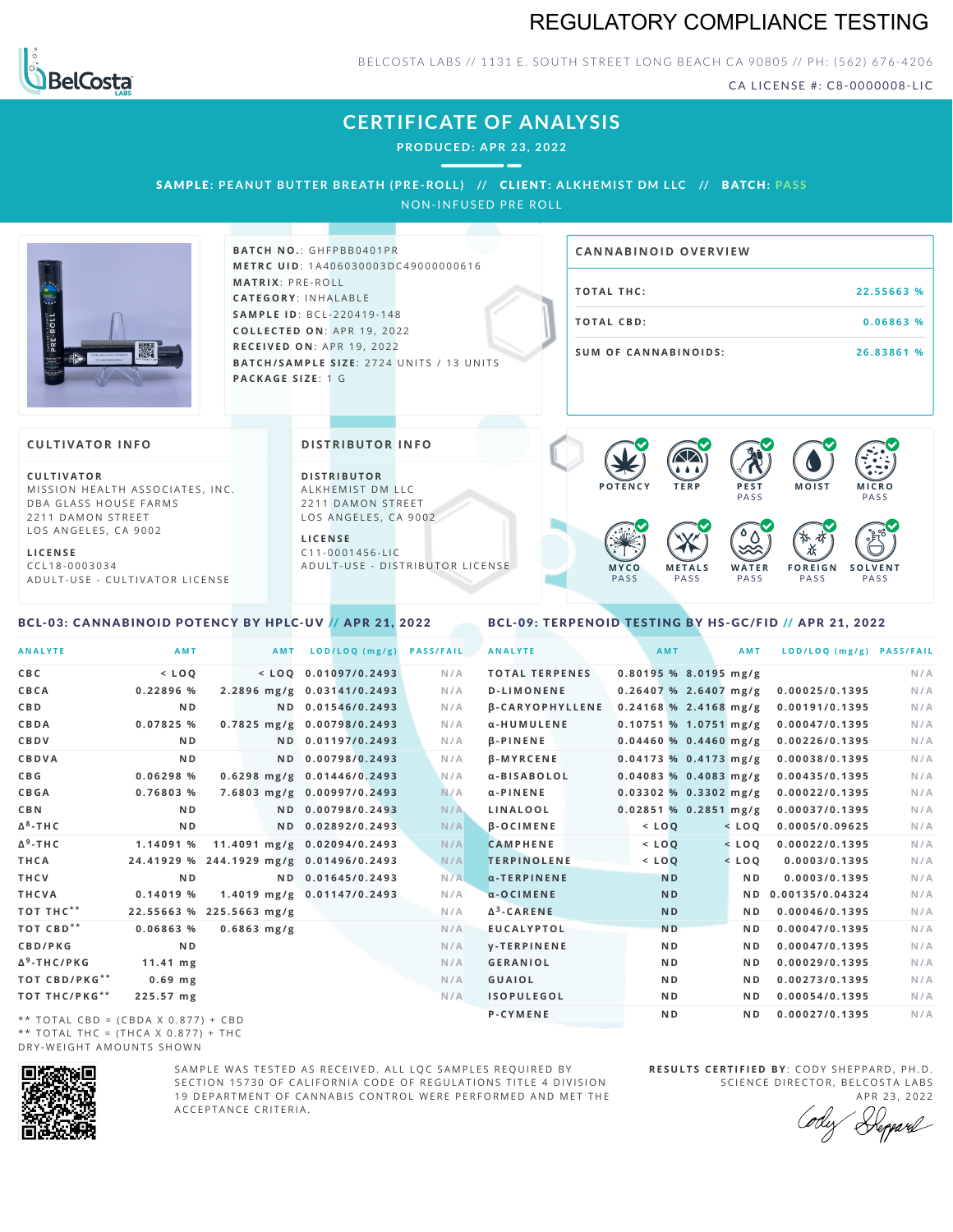# REGULATORY COMPLIANCE TESTING

#### <span id="page-1-0"></span>BCL-13: PESTICIDE TESTING BY GC/MS // APR 21, 2022

| <b>ANALYTE</b>         | <b>LIMIT</b>  | $AMT(\mu g/g)$ | LOD/LOQ (µg/g)  | <b>PASS/FAIL</b> |
|------------------------|---------------|----------------|-----------------|------------------|
| <b>CAPTAN</b>          | $0.7 \mu g/g$ | N D            | 0.03135/0.09493 | <b>PASS</b>      |
| <b>CHLORDANE</b>       | Any amt       | N <sub>D</sub> |                 | <b>PASS</b>      |
| <b>CHLORDANE CIS</b>   |               | N D            | 0.01108/0.03361 | N/A              |
| <b>CHLORDANE TRANS</b> |               | ND.            | 0.01061/0.03206 | N/A              |
| <b>CHLORFENAPYR</b>    | Any amt       | N D            | 0.0239/0.07235  | <b>PASS</b>      |
|                        |               |                |                 |                  |

| <b>ANALYTE</b>                      | LIMIT         | $AMT(\mu g/g)$ | $LOD/LOQ$ ( $\mu g/g$ ) | <b>PASS/FAIL</b> |
|-------------------------------------|---------------|----------------|-------------------------|------------------|
| <b>CHLORPYRIFOS</b>                 | Any amt       | ND.            | 0.01114/0.03385         | <b>PASS</b>      |
| <b>DICHLORVOS</b>                   | Any amt       | ND.            | 0.01174/0.03558         | <b>PASS</b>      |
| <b>METHYL PARATHION</b>             | Any amt       | ND.            | 0.01347/0.04082         | <b>PASS</b>      |
| PENTACHLORONI-<br><b>TROBENZENE</b> | $0.1 \mu g/g$ | ND.            | 0.014/0.04249           | <b>PASS</b>      |
|                                     |               |                |                         |                  |

## BCL-05: RESIDUAL PESTICIDE ANALYSIS BY LC-MS/MS ESI // APR 21, 2022

| <b>ANALYTE</b>             |               | LIMIT $AMT(\mu g/g)$ | LOD/LOQ (µg/g) | <b>PASS/FAIL</b> | <b>ANALYTE</b>                | LIMIT AMT (µg/g) |                | LOD/LOQ (µg/g) PASS/FAIL |             |
|----------------------------|---------------|----------------------|----------------|------------------|-------------------------------|------------------|----------------|--------------------------|-------------|
| <b>ABAMECTIN</b>           | $0.1 \mu g/g$ | N D                  | 0.01153/0.04   | <b>PASS</b>      | <b>METALAXYL</b>              | $2 \mu g/g$      | N D            | 0.00503/0.02             | PASS        |
| <b>ACEPHATE</b>            | $0.1 \mu g/g$ | N D                  | 0.00368/0.02   | <b>PASS</b>      | <b>METHIOCARB</b>             | Any amt          | N D            | 0.00503/0.02             | PASS        |
| ACEQUINOCYL                | $0.1 \mu g/g$ | ND                   | 0.00417/0.02   | <b>PASS</b>      | METHOMYL                      | $1 \mu g/g$      | N D            | 0.00494/0.02             | PASS        |
| <b>ACETAMIPRID</b>         | $0.1 \mu g/g$ | N D                  | 0.00464/0.02   | <b>PASS</b>      | <b>MEVINPHOS</b>              | Any amt          | N D            |                          | PASS        |
| <b>ALDICARB</b>            | Any amt       | N D                  | 0.01109/0.04   | PASS             | <b>MEVINPHOSI</b>             |                  | N D            | 0.00163/0.0084           | N/A         |
| <b>AZOXYSTROBIN</b>        | $0.1 \mu g/g$ | N D                  | 0.00639/0.02   | <b>PASS</b>      | <b>MEVINPHOS II</b>           |                  | N D            | 0.00542/0.0316           | N/A         |
| <b>BIFENAZATE</b>          | $0.1 \mu g/g$ | N D                  | 0.00355/0.02   | <b>PASS</b>      | MYCLOBUTANIL                  | $0.1 \mu g/g$    | N D            | 0.00867/0.04             | PASS        |
| <b>BIFENTHRIN</b>          | $3 \mu g/g$   | N D                  | 0.00473/0.04   | <b>PASS</b>      | <b>NALED</b>                  | $0.1 \mu g/g$    | N D            | 0.00328/0.02             | PASS        |
| <b>BOSCALID</b>            | $0.1 \mu g/g$ | N D                  | 0.00494/0.02   | PASS             | OXAMYL                        | $0.5 \mu g/g$    | N D            | 0.00455/0.02             | PASS        |
| CARBARYL                   | $0.5 \mu g/g$ | N D                  | 0.00295/0.02   | PASS             | PACLOBUTRAZOL                 | Any amt          | N D            | 0.00714/0.04             | PASS        |
| <b>CARBOFURAN</b>          | Any amt       | N D                  | 0.00613/0.02   | <b>PASS</b>      | <b>PERMETHRIN</b>             | $0.5 \mu g/g$    | N D            |                          | <b>PASS</b> |
| CHLORANTRANIL-             | 10 $\mu$ g/g  | N D                  | 0.00697/0.04   | PASS             | PERMETHRIN CIS                |                  | N D            | 0.00237/0.0082           | N/A         |
| <b>IPROLE</b>              |               |                      |                |                  | PERMETHRIN TRANS              |                  |                | ND 0.00245/0.0118        | N/A         |
| <b>CLOFENTEZINE</b>        | $0.1 \mu g/g$ | N D                  | 0.0054/0.02    | <b>PASS</b>      | <b>PHOSMET</b>                | $0.1 \mu g/g$    | N D            | 0.0043/0.02              | PASS        |
| COUMAPHOS                  | Any amt       | N D                  | 0.00215/0.02   | <b>PASS</b>      | PIPERONYLBUTO-                | $3 \mu g/g$      | N D            | 0.00247/0.02             | PASS        |
| <b>CYFLUTHRIN</b>          | $2 \mu g/g$   | N D                  | 0.05508/0.2    | <b>PASS</b>      | XIDE                          |                  |                |                          |             |
| <b>CYPERMETHRIN</b>        | 1 $\mu$ g/g   | N D                  | 0.00556/0.04   | <b>PASS</b>      | <b>PRALLETHRIN</b>            | $0.1 \mu g/g$    | N D            | 0.00392/0.02             | PASS        |
| <b>DAMINOZIDE</b>          | Any amt       | N D                  | 0.00227/0.04   | <b>PASS</b>      | PROPICONAZOLE                 | $0.1 \mu g/g$    | N D            | 0.0024/0.02              | PASS        |
| <b>DIAZINON</b>            | $0.1 \mu g/g$ | N D                  | 0.00487/0.02   | PASS             | <b>PROPOXUR</b>               | Any amt          | N D            | 0.00374/0.02             | <b>PASS</b> |
| <b>DIMETHOATE</b>          | Any amt       | N D                  | 0.00354/0.02   | <b>PASS</b>      | <b>PYRETHRINS</b>             | $0.5 \mu g/g$    | N D            |                          | PASS        |
| <b>DIMETHOMORPH</b>        | $2 \mu g/g$   | ND                   |                | <b>PASS</b>      | <b>PYRETHRINS PYRETHRIN I</b> |                  | ND             | 0.00726/0.04             | N/A         |
| <b>DIMETHOMORPH I</b>      |               | N D                  | 0.00109/0.0078 | N/A              | PYRETHRINS PYRETHRIN II       |                  |                | ND 0.00754/0.02284       | N/A         |
| <b>DIMETHOMORPH II</b>     |               | ND                   | 0.0015/0.0122  | N/A              | PYRIDABEN                     | $0.1 \mu g/g$    | N D            | 0.0034/0.02              | PASS        |
| <b>ETHOPROPHOS</b>         | Any amt       | N D                  | 0.0041/0.02    | <b>PASS</b>      | <b>SPINETORAM</b>             | $0.1 \mu g/g$    | N D            |                          | PASS        |
| <b>ETOFENPROX</b>          | Any amt       | N D                  | 0.00274/0.02   | <b>PASS</b>      | <b>SPINETORAM J</b>           |                  | N D            | 0.00329/0.016            | N/A         |
| <b>ETOXAZOLE</b>           | $0.1 \mu g/g$ | N D                  | 0.00385/0.02   | <b>PASS</b>      | <b>SPINETORAM L</b>           |                  | N <sub>D</sub> | 0.00157/0.016            | N/A         |
| <b>FENHEXAMID</b>          | $0.1 \mu g/g$ | N D                  | 0.01055/0.02   | <b>PASS</b>      | <b>SPINOSAD</b>               | $0.1 \mu g/g$    | ND             |                          | PASS        |
| <b>FENOXYCARB</b>          | Any amt       | N D                  | 0.00175/0.02   | <b>PASS</b>      | SPINOSAD A                    |                  |                | ND 0.00205/0.01438       | N/A         |
| <b>FENPYROXIMATE</b>       | $0.1 \mu g/g$ | N D                  | 0.00481/0.02   | <b>PASS</b>      | SPINOSAD D                    |                  |                | ND 0.00104/0.00498       | N/A         |
| <b>FIPRONIL</b>            | Any amt       | N D                  | 0.00478/0.02   | PASS             | <b>SPIROMESIFEN</b>           | $0.1 \mu g/g$    | N D            | 0.00944/0.04             | PASS        |
| <b>FLONICAMID</b>          | $0.1 \mu g/g$ | N D                  | 0.00398/0.02   | PASS             | <b>SPIROTETRAMAT</b>          | $0.1 \mu g/g$    | N D            | 0.00208/0.02             | PASS        |
| FLUDIOXONIL                | $0.1 \mu g/g$ | N D                  | 0.01369/0.04   | PASS             | SPIROXAMINE                   | Any amt          | N D            | 0.00344/0.02             | PASS        |
| HEXYTHIAZOX                | $0.1 \mu g/g$ | N D                  | 0.00297/0.02   | PASS             | <b>TEBUCONAZOLE</b>           | $0.1 \mu g/g$    | N D            | 0.00816/0.04             | PASS        |
| IMAZALIL                   | Any amt       | N D                  | 0.0056/0.02    | PASS             | <b>THIACLOPRID</b>            | Any amt          | N D            | 0.0039/0.02              | PASS        |
| <b>IMIDACLOPRID</b>        | $5 \mu g/g$   | N D                  | 0.00645/0.02   | PASS             | <b>THIAMETHOXAM</b>           | $5 \mu g/g$      | N D            | 0.00358/0.02             | PASS        |
| <b>KRESOXIM-</b><br>METHYL | $0.1 \mu g/g$ | N D                  | 0.00339/0.02   | PASS             | TRIFLOXYSTROB-<br>ΙN          | $0.1 \mu g/g$    | N D            | 0.00421/0.02             | PASS        |